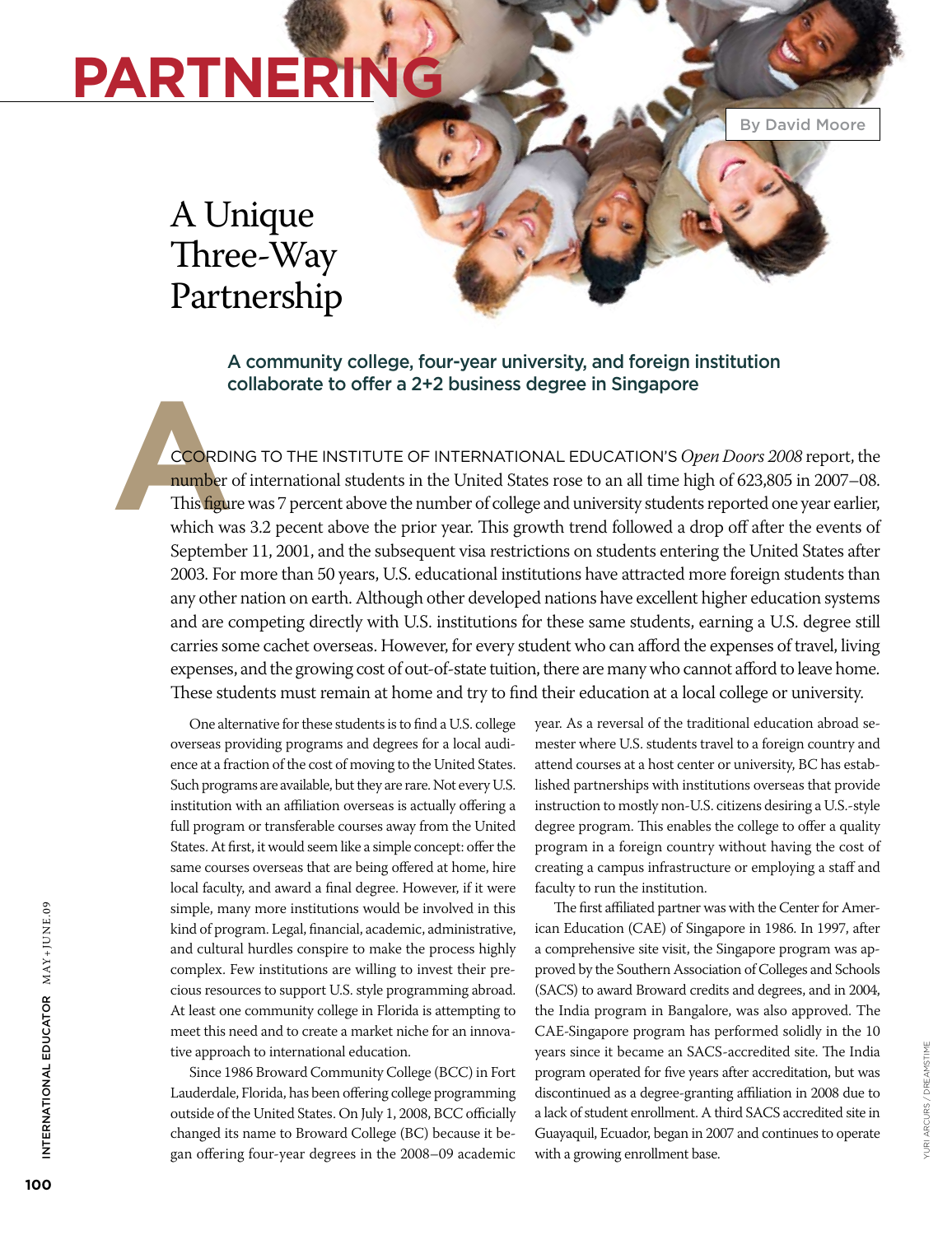#### **Benefits to the Institution**

The intrinsic value of such initiatives cannot be overlooked. In the last 30 years, more than 150 faculty, administration, and board members have participated in Broward College international education programs overseas. Their lives, classrooms, and students have been impacted directly and immeasurably by their experiences. The name of Broward has been "exported" to Sri Lanka, Ecuador, Singapore, Spain, Mexico, India, and China. Broward College has become known as an innovator and leader in the field of international education among community colleges. Funds generated by the program over the years have been set aside to support international travel both for education abroad (International Education Scholarship program), an International Education Endowed Teaching Chair to support faculty involved in international education, and to enable select BC students to spend a full semester abroad enrolled in one of our overseas affiliate programs (William Greene Scholarship).

#### **Value of an AA Degree Outside of the United States**

Although more than 50 percent of all high school graduates in the United States go on to start their higher education in community colleges, U.S. style AA degrees are still a mystery in most of the world. Outside of this country the term "college" does not always mean postsecondary study, and university training usually begins with studies in the major field, presuming that students have mastered the general education core so integral to the AA degree in the United States. For many people unfamiliar with the community college curriculum, there is little point in continuing to study in college the subjects that were taught in secondary school. This perception of the general education core is sometimes an obstacle to developing new program affiliations abroad unless the AA programs are linked to a U.S. university bachelor's degree.

#### **Partnership With a Major University**

All of this raises the question: once a student completes an AA from BC in a foreign country, what is the next step in their educational program if they cannot travel to the United States? The answer is being supplied today by a unique and innovative partnership between BCC, the Center for American Education in Singapore, and the University of South Florida (USF) in Tampa, Florida. For several years, BCC has been searching for a university partner to come to Singapore and offer the upper division courses leading to a four-year degree in business

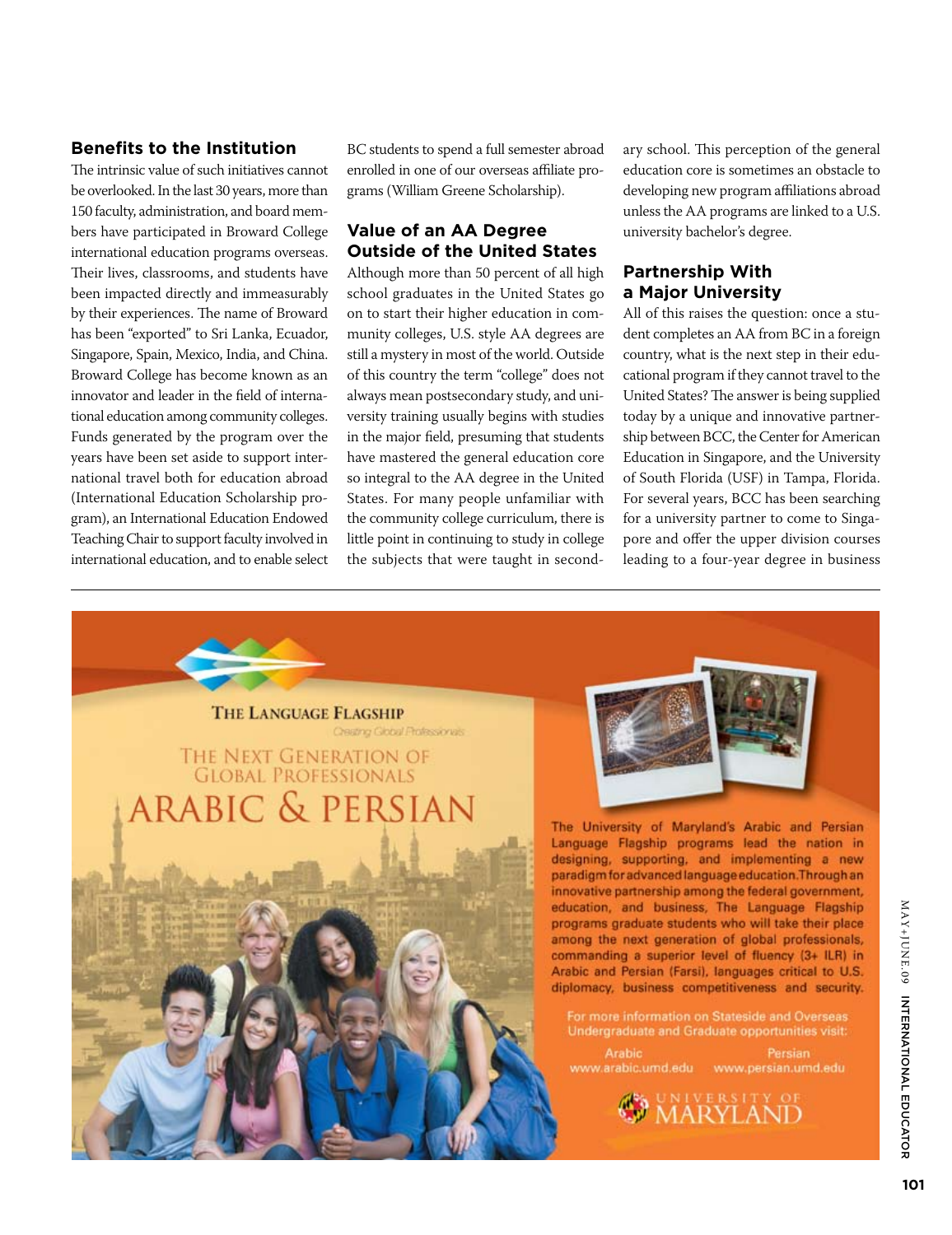administration, a special interest among students in Singapore. The search began with universities in the south Florida area, near BCC's Broward County campuses. Although none of these institutions was immediately responsive to the idea, eventually, the dean of international education at the University of South Florida came to see the potential. The dean presented it to her counterpart in the College of Business Administration (COBA) who also saw value in such an international partnership. One of the reasons for this appeal was that graduates from community colleges in Florida can be assured admission to at least one of the 11 state universities in Florida and still graduate with a B.A. (which requires 120 credits) in two years, if attending full time. Furthermore, the uniform state numbering system enables USF to recognize every course on the BC-CAE transcript earned toward the A.A. without rejecting any credits.

Founded in 1956, the University of South Florida, is centered in Tampa, Florida, but is a multi-campus institution with branches in three other west central Florida cities. It is the eighth largest university in the United States with an enrollment of more than 44,000 in fall 2006. The Carnegie Foundation ranked USF as one of only 65 U.S. public institutions in the top tier of research universities, and only one of three in Florida. In addition to SACS, the College of Business

Administration (COBA) is accredited by the Association to Advance Collegiate Schools of Business (AACSB International), which speaks to the quality of their programming in several areas of business studies. COBA offers the B.A., B.S., M.S., M.B.A., and Ph.D. degrees in fields such as accounting, economics, finance, marketing, information systems, management, general, and international business.

Beginning in early 2005, a long courtship began between CAE and USF-COBA, with BC serving as a supporting resource for both institutions. Representatives from BC were the intermediaries between the two institutions because BC has worked with CAE for so long and because BC and USF are in the same state university/community college system and share a common course numbering system. Graduates of BC with an associate of arts degree are automatically accepted into one of the universities of Florida, though not automatically into the one of their choice. In early 2007 an agreement was reached for USF to offer a B.A. in business administration in Singapore. Recruitment efforts began but the results were disappointing. While the University of South Florida is one of the 10 largest universities by enrollment in the United States, it was not well known in Asia. The start of the program had to be postponed until the summer of 2008. The first USF professor taught the



first business course leading to a bachelor's degree from USF in the summer of 2008.

The plans are to offer the final 20 courses (60 credits) in a two year time-table. The first cohort of approximately 20 students will primarily be graduates of BC-CAE and recruits from local polytechnic institutions in Singapore who want to stay home and pursue a college degree in business administration. CAE is also recruiting students from the region (Vietnam, Indonesia, Malaysia, and China) with mixed success.

#### **Obstacles to Success**

When initial discussions were underway there was general agreement as to what the goals and outcomes would be. However, as discussions continued, specific questions and challenges came to light. These challenges could have led one or another party to withdraw from the initiative. It is a testimony to the commitment of all parties to the outcome that these did not prevent the agreement from being reached. There were several key challenges with which all the partners had to come to terms.

**1.Communications with Singapore across 12 time zones.** Simple communications are not simple when the natural tendency is to conduct business with Singapore over the phone. However, when it is 3:00 p.m. in Tampa or Ft. Lauderdale it is 3:00 a.m. in Singapore. This reduces the period of time when one can be expected to communicate over the phone to about one hour a day or less, assuming one party or the other is working late to about 8:00 p.m. while the other comes into the office early at 7:00 or 7:30 a.m. Most communication had to take place via e-mail. However, this involved waiting a day or longer for a response in either direction.

**2. AACSB requirements.** Sixty percent of USF business faculty have to come from the United States to offer courses to students in Singapore. This increases the cost of program delivery since only 40 percent of instructors can be recruited locally.

**3. Housing of faculty.** While teaching in Singapore USF faculty must be provided with a reasonable housing arrangement. The cost of this must be factored into the overall program costs.